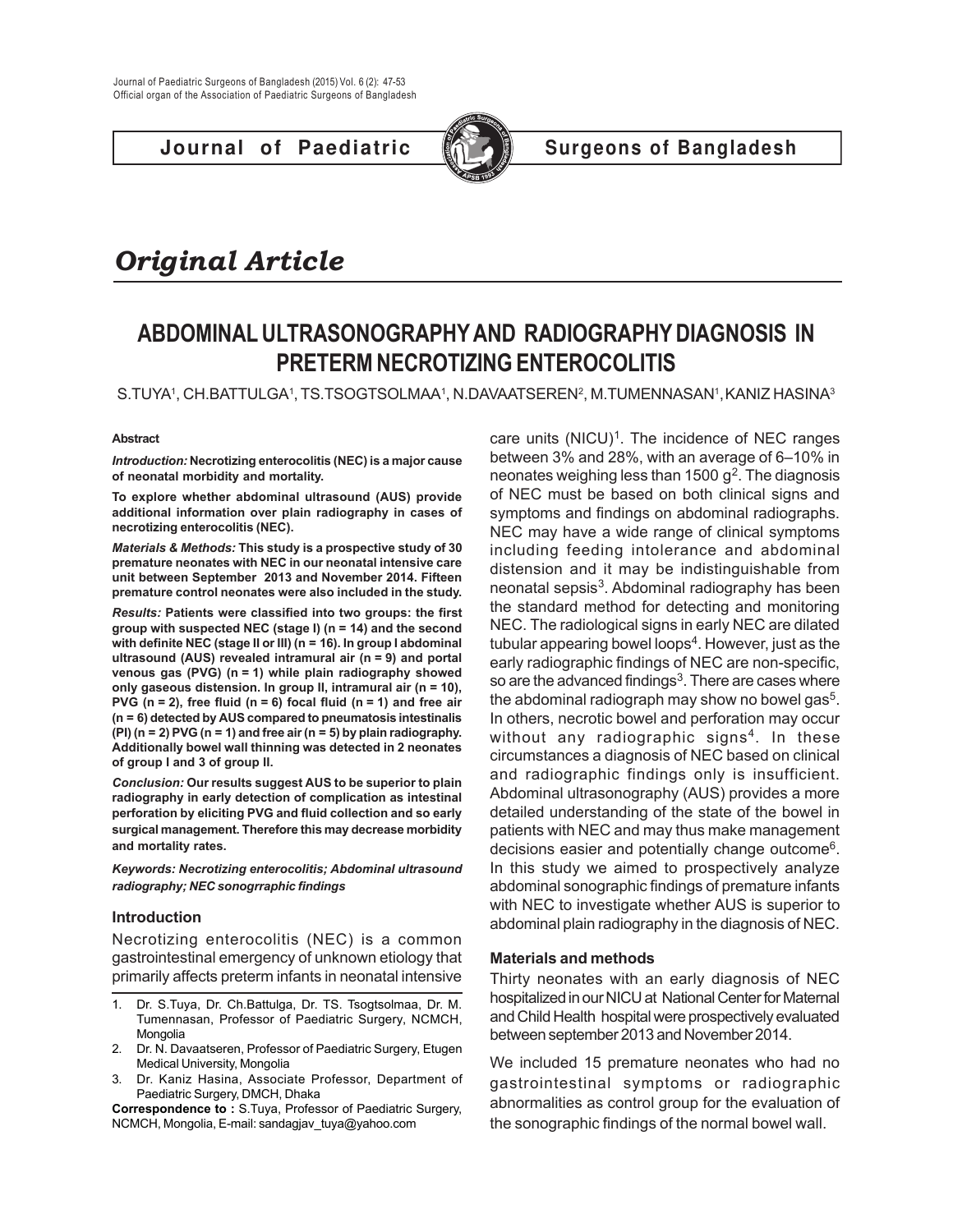In neonates with NEC, the disease stage was determined by physicians in the NICU according to modified Bell's staging criteria<sup>7</sup>, and so were prospectively analyzed into neonates with an early diagnosis of suspected (stage I) or definite (stages II or III) NEC. The modified Bell's staging criteria<sup>7</sup> are a clinical classification and management tool for NEC in which a composite of clinical signs and symptoms (e.g., abdominal distension, bloody stools, or hypotension), biochemical parameters (e.g., thrombocytopenia or neutropenia) and radiographic signs (e.g., pneumatosis intestinalis (PI) or pneumoperitoneum) are used to grade the severity and aid in the reporting of NEC. Clinical findings were evaluated by the same physician throughout the study.

Once NEC was suspected, plain abdominal radiography was performed immediately. Two views were obtained a frontal and a horizontal beam view. Sonographic examination was then performed in both patients ( $n = 30$ ) and the controls ( $n = 15$ ) by using LOGIQ 400 Pro Series, General Electric machine with 5 MHZ transducer, Korea. We scanned the abdomen transversely and longitudinally with mill compression to avoid pseudo pneumatosis intestinalis artifacts. Gray scale US evaluation included assessment of bowel wall echo texture for normal stratified bowel appearance or loss of "gut signature", measurement of wall thickness with calipers to assess bowel wall for thickening (>2.7 mm) and thinning (<1 mm). Penumatosis intestinalis, PVG, intra abdominal fluid and free air were also assessed. The liver and the portal venous structures were scanned using the standard planes in a real time mode<sup>8</sup>. The study was approved by the research ethics board at the hospital for sick children. Written informed consent was obtained from the parents of the neonates in the control groups.

Statistical analysis of the data was performed by using SPSS 15 software package under Windows 7® operating system. Qualitative data parameters were presented in the form of frequency and percent. All categorical data comparisons and associations were analyzed by either chi square test or Fisher exact test according to the nature of data. Quantitative data variables were described as mean, SD (standard deviation), median and IQR (interquartile range).

#### **Results**

Throughout the study period, 30 premature neonates were included with an early diagnosis of suspected (stage I) NEC (group I, n = 14) or definite (stage II or III) NEC (group II,  $n = 16$ ). Fifteen premature neonates were included as a control group.

Group I included 14 neonates, whose mean gestational age was  $30.36 \pm 1.01$  (range 29-32 weeks), and mean birth weight was  $1.42 \pm 0.12$  (range 1200–1600 g). Group II included 16 neonates, whose mean gestational age was  $30.44 \pm 1.03$  (range  $21-32$  weeks), and mean birth weight was  $1.32 \pm 0.16$  (range 1100–1600 g). The control group included 15 neonates, whose mean gestational age was 30.67 ± 0.98 (range 29–32 weeks) and mean birth weight was  $1.19 \pm 0.10$  (range 1000– 1400 g) (Table I).

All of the neonates in the control group showed no gaseous distension by plain radiography except for 2 neonates, and all of them presented normal bowel echogenicity and appearance by AUS examination. Table 2 presents the plain radiographic and AUS findings in both patient groups with comparison between the groups seen in (Table 3). We can notice that AUS revealed PI in 9 patients (Fig. 1) and PVG in 1 patient of group I, though X-ray findings were negative in all patients of group I except for gaseous distension observed in 12 patients. In group II, the plain radiographic findings showed 2 neonates having PI, 1 neonate having PVG and 5 neonates having free air in contrast to 10 neonates with PI (Fig. 3 and Fig. 4), 2 with PV gas (Fig. 4), 6 with free air and 6 with free fluid (Fig. 4) and one with focal fluid collection by AUS. Bowel wall thickness was estimated by AUS in both groups, with thickened bowel wall seen in 3 (Fig. 2) and thinned in 2 of patients of group I (Fig. 1), while in group II, wall thickening was observed in 4 and thinning in 3 patients (Fig. 3).

|                 | Control                                | Suspected                           | Definite                                               |                             | P value                    |                              |
|-----------------|----------------------------------------|-------------------------------------|--------------------------------------------------------|-----------------------------|----------------------------|------------------------------|
|                 | group<br>$(n = 15)$                    | group<br>$(n = 14)$                 | group<br>$(n = 16)$                                    | Control versus<br>suspected | Control versus<br>definite | Suspected versus<br>definite |
| Gestational age | $30.67 \pm 0.98$<br>$(31; 29 - 32)$    | $30.36 \pm 1.01$<br>$(30; 29 - 32)$ | $30.44 \pm 1.03$<br>$(30; 29 - 32)$                    | 0.425                       | 0.520                      | 0.854                        |
| Weight          | $1.19 \pm 0.10$<br>$(1.20; 1.0 - 1.4)$ | $1.42 \pm 0.12$                     | $1.32 \pm 0.16$<br>$(1.43; 1.2-1.6)$ $(1.30; 1.1-1.6)$ | $\frac{1}{6}$ 0.001         | 0.037                      | 0.077                        |

**Table-I** *Comparisons between the three studied groups as regard gestational age and weight.*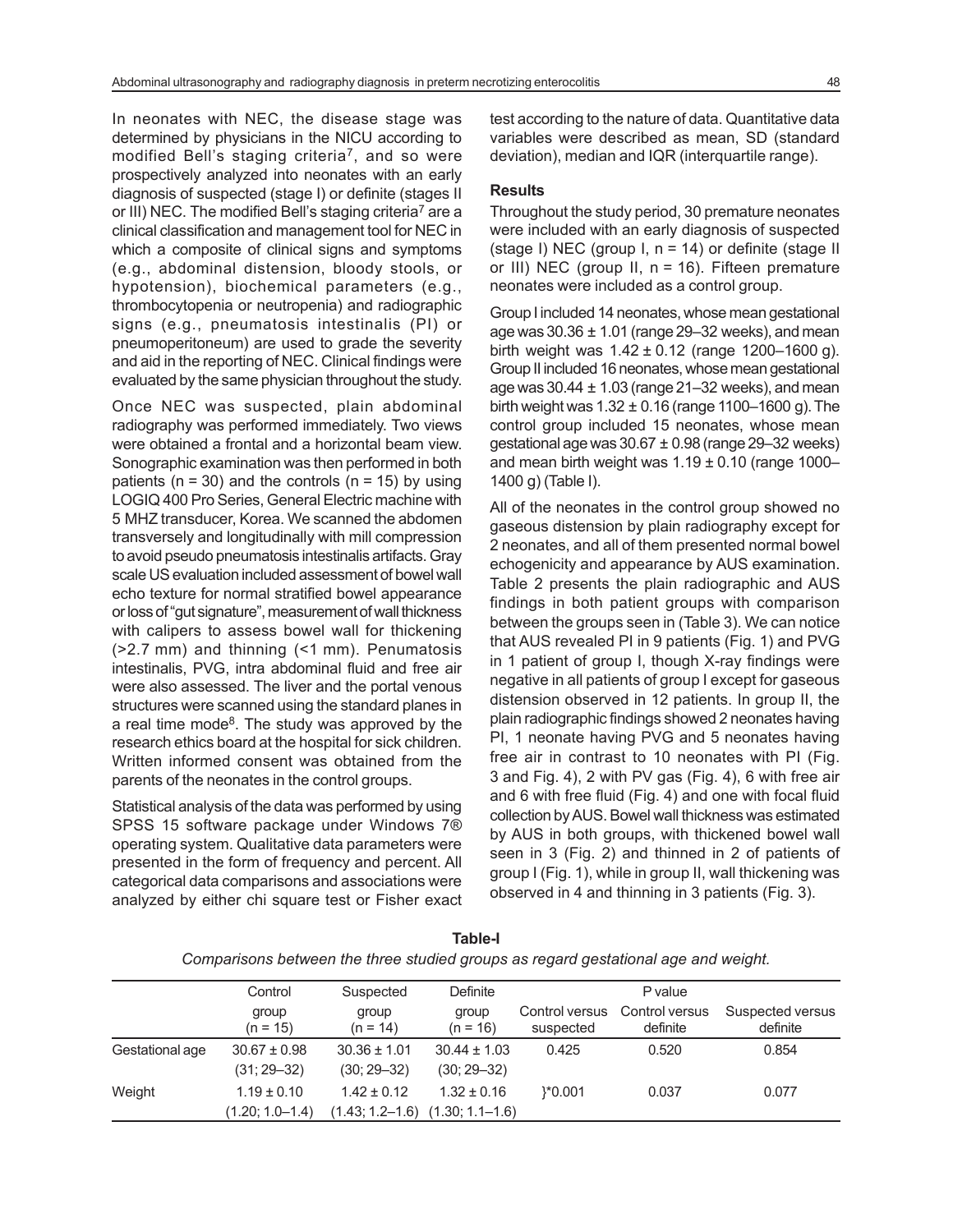| Abdominal plain radiography | Group I n=14 | Group II n=16 |  |
|-----------------------------|--------------|---------------|--|
| Portal venous gas           |              |               |  |
| Gaseous distension          | 12           | 15            |  |
| Intramural air /PI/         |              | 2             |  |
| Free intra abdominal air    |              | 5             |  |
| Abdominal ultrasonography   |              |               |  |
| Bowel wall thickening       | 3            | 4             |  |
| Bowel wall thinning         | 2            |               |  |
| Bowel wall intramural air   | 9            | 10            |  |
| Portal venous gas           |              | ົ             |  |
| Free intra-abdominal air    |              | 6             |  |
| Free fluid                  |              | 6             |  |
| Focal fluid collection      |              |               |  |

**Table-II** *Abdominal plain radiographic and ultrasonographic finding.*

**Table-III** *Comparisons between the three studied groups as regard X-ray and US findings.*

|                          | Control | Suspected Definite group         |            |           | P value  |           |
|--------------------------|---------|----------------------------------|------------|-----------|----------|-----------|
|                          |         | group ( $n=15$ )group ( $n=14$ ) | $(n = 16)$ | Control   | Control  | Suspected |
|                          |         |                                  |            | versus    | versus   | versus    |
|                          |         |                                  |            | suspected | definite | definite  |
| X-ray                    |         |                                  |            |           |          |           |
| Gaseous distension       | 2/15    | 12/14                            | 15/16      | < 0.001   | < 0.001  | 0.586     |
| <b>Pneumatosis</b>       | 0/15    | 0/14                             | 2/14       |           | 0.484    | 0.485     |
| Free air                 | 0/15    | 014                              | 5/11       |           | 0.043    | 0.045     |
| Portal venous gas        | 0/15    | 12/14                            | 15/16      |           | 1.000    | 1.000     |
| US                       |         |                                  |            |           |          |           |
| Intramural air           | 0/15    | 9/5                              | 10/6       | < 0.001   | < 0.001  | 1.000     |
| Increased wall thickness | 0/15    | 3/14                             | 4/12       | 0.100     | 0.101    | 1.000     |
| Decreased wall thickness | 0/15    | 2/12                             | 3/13       | 0.224     | 0.226    | 1.000     |
| Portal venous gas        | 0/15    | 1/13                             | 2/14       | 0.483     | 0484     | 1.000     |
| <b>Ascites</b>           | 0/15    | 0/14                             | 6/10       | -         | 0.018    | 0.019     |
| Free air                 | 0/15    | 0/14                             | 6/10       |           | 0.018    | 0.019     |



 $Dist = 0.352cm$ R

Fig. 1: A case of early necrotizing interocolitis; a neonate ±31 weeks, with congenital heart disease, formula feeding. (a) X-ray shows just distended loops of intestine. (b) Sonogram shows distended loop, hyperechogenic foci and thinning of the wall.

Fig. 2: A case of early necrotizing interocolitis; a neonate ±30 weeks, preterm with formula feeding. (a) X-ray shows distended loops of intestine. (b) Transverse sonogram of the right flank shows collapsed loops of bowel with thickened echogenic wall.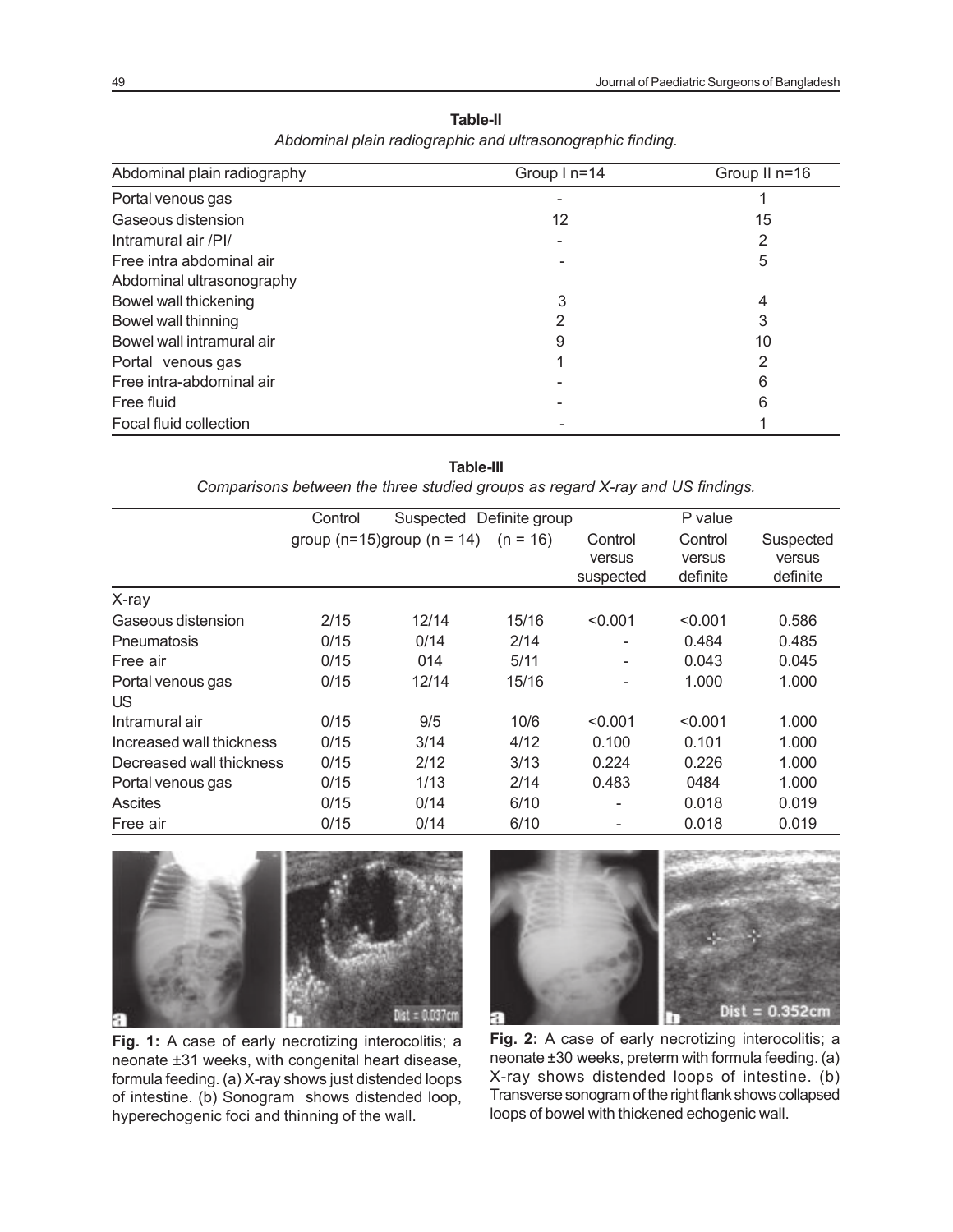

**Fig.-3:** *A case of late necrotizing interocolitis; a neonate ±31 weeks, with congenital heart disease, formula feeding. (a) X-ray shows portal venous gas. (b) Sonogram shows thinning of intestinal wall (0.7 mm) with hyperechoic foci in the wall. (c) Sonogram shows air bubbles at portal vein branches. PV diameter = 0.22 mm.*



**Fig.-4:** *A case of late necrotizing interocolitis; a neonate ±30 weeks, with hypoxic ischemic encephalopathy, with formula feeding. (a) Plain X-ray showing gaseous distension. (b) Sonogram shows sever gaseous distension with bright echoes in the intestinal wall. (c) Free ascites between the anterior abdominal and intestinal wall, between intestinal loops.*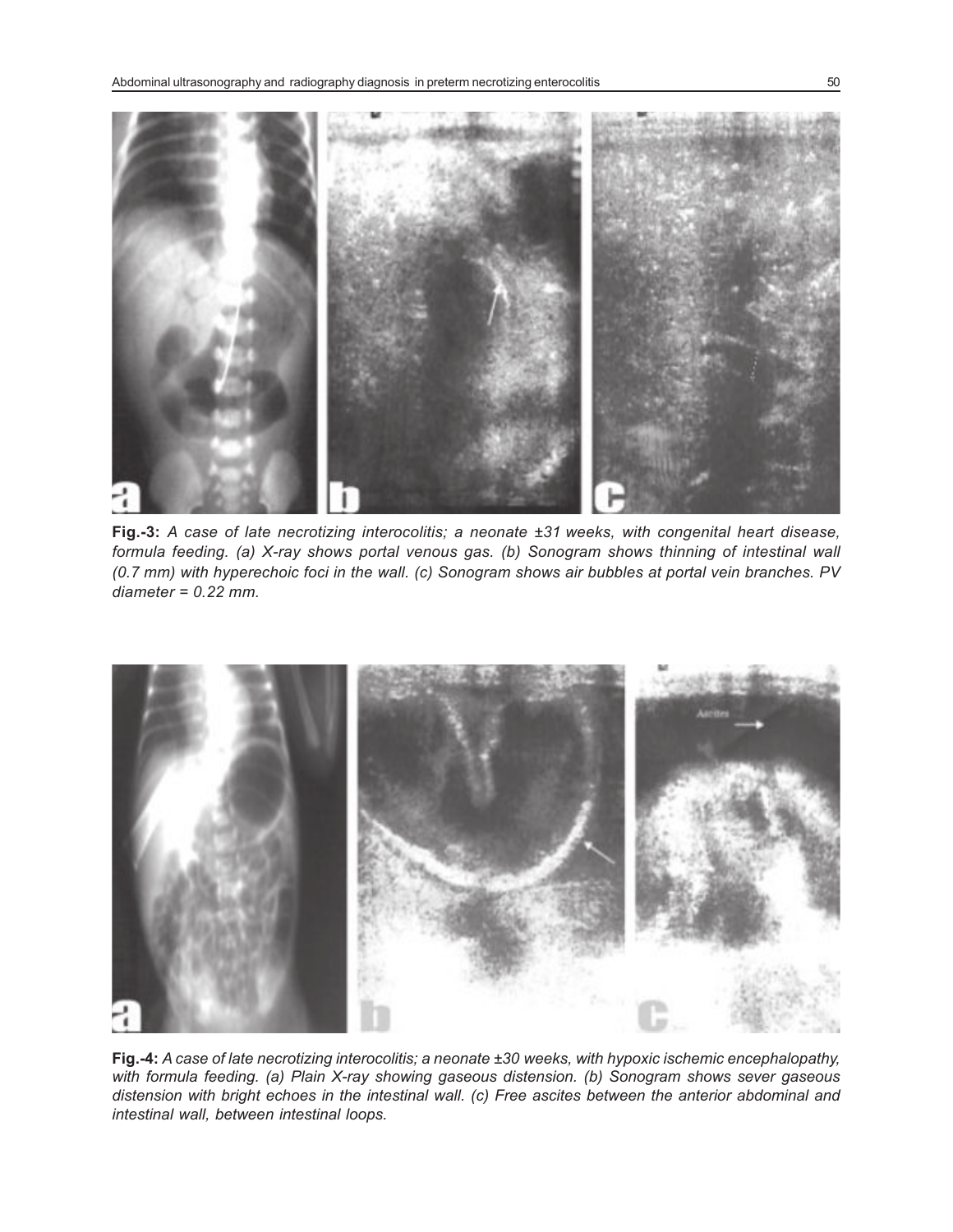| - agus sas peut-mantes en angliceais parameters en a san criaj anales is sinapas en |              |          |              |                |          |         |  |
|-------------------------------------------------------------------------------------|--------------|----------|--------------|----------------|----------|---------|--|
|                                                                                     | X-ray        |          |              | <b>US</b>      |          |         |  |
|                                                                                     | Pneumatosis  | Free air | PV gas       | Intramural air | Free air | PV gas  |  |
| <b>TP</b>                                                                           | 2            | 5        |              | 10             | 6        | 2       |  |
| <b>TN</b>                                                                           | 15           | 15       | 15           | 15             | 15       | 15      |  |
| <b>FP</b>                                                                           | $\mathbf{0}$ | 0        | $\mathbf{0}$ | 0              | $\Omega$ | 0       |  |
| <b>FN</b>                                                                           | 14           | 11       | 15           | 6              | 10       | 14      |  |
| Sensitivity                                                                         | 12.50%       | 31.25%   | 6.25%        | 62.50%         | 37.50%   | 12.50%  |  |
| Specificity                                                                         | 100.00%      | 100.00%  | 100.00%      | 100.00%        | 100.00%  | 100.00% |  |
| <b>PPV</b>                                                                          | 100.00%      | 100.00%  | 100.00%      | 100.00%        | 100.00%  | 100.00% |  |
| <b>NPV</b>                                                                          | 51.72%       | 57.69%   | 50.00%       | 71.43%         | 60.00%   | 51.72%  |  |
| DA                                                                                  | 54.84%       | 64.52%   | 51.61%       | 80.65%         | 67.74%   | 54.84%  |  |

**Table-IV** *Diagnostic performance of diagnostic parameters of both X-ray and US techniques.*

Table -IV compares the sensitivity, specificity, positive predictive values and negative predictive values of plain radiography and ultrasound in detecting PI, PVG, and free intra abdominal air. The sensitivity of AUS in detecting PI, PVG and free air was higher than that of plain radiography. The highest sensitivity was seen with the finding of intramural air as detected by AUS (62.5%). This was followed by that of free intra abdominal air (37.5%) and PVG (12.5%) compared to 12.5%, 31.25%, and 6.25% for PI, free air and PVG respectively by plain radiographic findings.

#### **Discussion**

Necrotizing enterocolitis is one of the most common causes of gastrointestinal morbidity in neonatal intensive care units. The etiology is multifactorial, with prematurity and hypoxia having a significant role in disease development. In case of clinical suspicion for NEC, abdominal plain film is the primary modality for diagnosis, which may confirm the diagnosis in definite and advanced stages. Early in the disease process radiological findings include distension of bowel loops and loss of the mosaic pattern of the loops of bowel is often seen. Later on, pneumatosis intestinalis occurs with an incidence over 19%. The pattern varies from localized cystic collection of air to diffuse linear collections that outline an area of the bowel wall. Intramural gas is a non-specific radiological sign that may precede clinical signs<sup>4</sup>. In some occasions abdominal gas may be absent on abdominal radiographs and if associated with an unclear clinical picture a diagnostic confusion results

that call for AUS<sup>5</sup>. The major advantages of abdominal ultrasound over abdominal radiography are its ability to detect abdominal fluid, free abdominal air even a small amount and portal venous gas. Abdominal ultrasound can also assess bowel wall thickness, echogenicity, peristalsis as well as bowel wall perfusion 1 and 9.

Intramural air is seen in the abdominal sonograms of neonates with NEC as echogenic dots or dense granular echogenicities<sup>9</sup>. In our study, PI was detected in 2 neonates with definite NEC (group II) on plain radiography while 10 neonates of this group showed intramural air by AUS. These findings suggest plain radiography to be not effective as AUS in demonstrating PI. This suggestion contradicts with that suggested by Bunomo<sup>3</sup>, that PI by plain radiography has been routinely used for the diagnosis of NEC.

Extension of intramural gas into the veins of the bowel wall finally passes into the portal venous system. At gray-scale AUS, PVG may be seen in the main portal vein and its branches as intramural echogenic foci moving with the blood flow. Sharma et al.<sup>10</sup> reported that PVG may be detected in about 10% of premature infants with NEC. In the study by Bomelburg et al.<sup>11</sup>, they reported that AUS was able to aid in the diagnosis of NEC prior to radiography by demonstrating PVG, however, absence of PVG on AUS did not exclude NEC. In another study, Dordelmann et al.<sup>12</sup> evaluated 352 neonates for PVG by sonography. They concluded that screening for PVG by sonography was a useful, easily and quickly performed bedside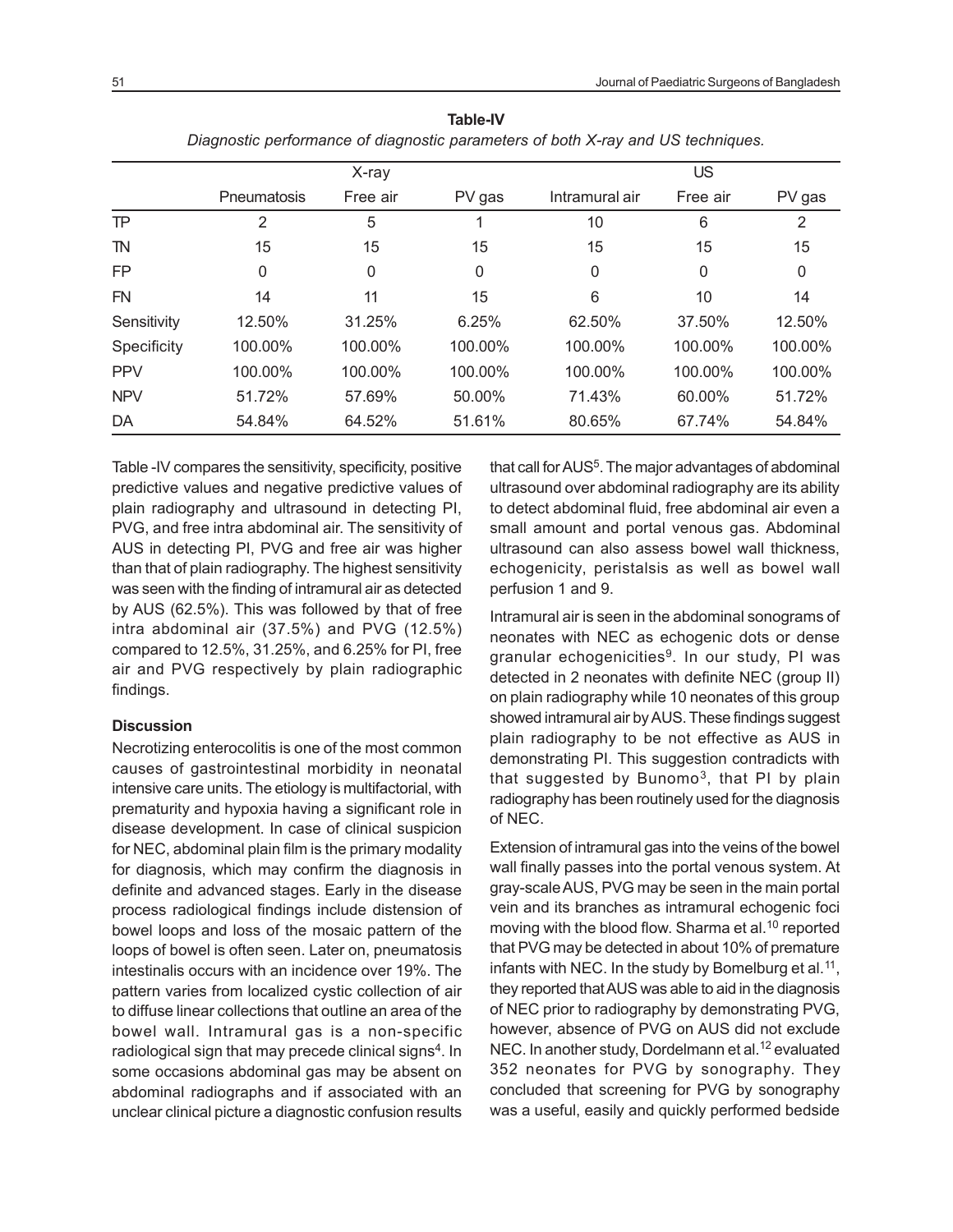test with a high specificity (86%) but low sensitivity (45%). In our study PVG was detected sonographically in 13% of the neonates in group II with low sensitivity (12.5%). However, the specificity of sonographically detected PVG for a diagnosis of definite NEC was calculated to be 100%, it had a positive predictive value of 100% and a negative predictive value of 54.8%. These results are somewhat close to those of Dilli et al.<sup>12</sup> where in their study, PVG was detected sonographically in 17% of infants in group II with low sensitivity, yet the specificity was calculated to be 97%, positive predictive value 83.3% and a negative predictive value of 56.8%. These data suggest AUS to be superior to plain radiography in demonstrating PVG.

Free gas in the peritoneal cavity results from bowel perforation, which most commonly occurs in the distal ileum and proximal colon. It is the only universally accepted radiologic indication for surgical intervention<sup>3</sup>. Plain abdominal radiography has been the standard method for detection of the presence of free gas. In the current study, it was shown that AUS appears to be at least as sensitive as abdominal radiography for depicting free gas and, in certain circumstances, might even be more sensitive as illustrated by our six neonates in whom the AUS depicted free gas compared to five neonates detected by abdominal radiography. These findings are in accordance with those of Faingold et al.<sup>1</sup> who noted that free gas was present in 4 of 22 patients with NEC and this was apparent by both plain radiography and AUS. Very small amounts of gas can be most easily appreciated by hyperechoic foci with dirty shadowing between the anterior surface of the liver and the abdominal wall<sup>6</sup>. Also in the study of Silva et al.<sup>13</sup>, two patients had free gas by AUS that was not detected on plain radiography.

Bowel perforation occurs in 12–31% of patients with NEC<sup>14</sup>, and may lead to accumulation of free peritoneal fluid or focal fluid collection without evidence of free gas on plain radiography or even  $AUS<sup>1</sup>$ . Although there are signs on plain radiography which may suggest the presence of the fluid in the abdomen, it is depicted more accurately by AUS. Also focal fluid collections can be easily depicted by AUS which are rarely accurately demonstrated on abdominal radiography 6 and 13. The importance of AUS in this clinical setting was manifested in the current study where free fluid was detected in six cases by AUS

with free air could be detected in four of them by plain radiography. There was a single case of focal fluid collection by AUS where plain abdominal radiography showed no evidence of mass effect in the case. This matches the results of Silva et al.<sup>13</sup>, where 3 patients in their study showed focal collection by AUS with no leading sign on plain radiography.

Abdominal ultrasound is also important for determining which patients might have necrotic bowel prior to perforation<sup>13</sup>. A thin intestine is consistent with nonviable tissue and ultimately results in perforation<sup>1</sup>. Early detection of non-viable tissue might well influence surgical management and allow the surgical team to intervene in those patients prior to development of perforation, and therefore it may decrease the morbidity and mortality rates $13$ .

In our study, bowel wall thinning was noticed in two of suspected NEC group and three of definite NEC group, and all of them were referred to the pediatric surgeon to manage. In the study of Faingold et al.<sup>1</sup> bowel wall thinning was detected in two infants with definite NEC, where one of them died before the surgical intervention, while the other patient was managed surgically and then was discharged without any complication.

We found that AUS was beneficial in two clinical situations. The first one is in those patients in whom both the clinical and plain radiographic findings were non-specific while AUS revealed PVG and bowel wall thinning so these patients were counted as high risk for intestinal perforation though initially by the clinical and plain radiographic findings the diagnosis was indeterminate. Similarly, Franco and Ramji,<sup>4</sup> reported a case of pre-term infant in which the clinical signs were non-specific, and the plain abdominal radiography showed a gasless abdomen, but the sonogram was highly suggestive of necrotic bowel with perforation and abscess formation and the infant was referred for surgery which saved his life because of early intervention.

The second clinical situation was in those patients in whom NEC had been established as a diagnosis and AUS revealed additional findings as free air, free or focal fluid collection indicating that those patients might have already perforated though they had no evidence of free air on plain radiography. Early surgical intervention is life saving for those infants.